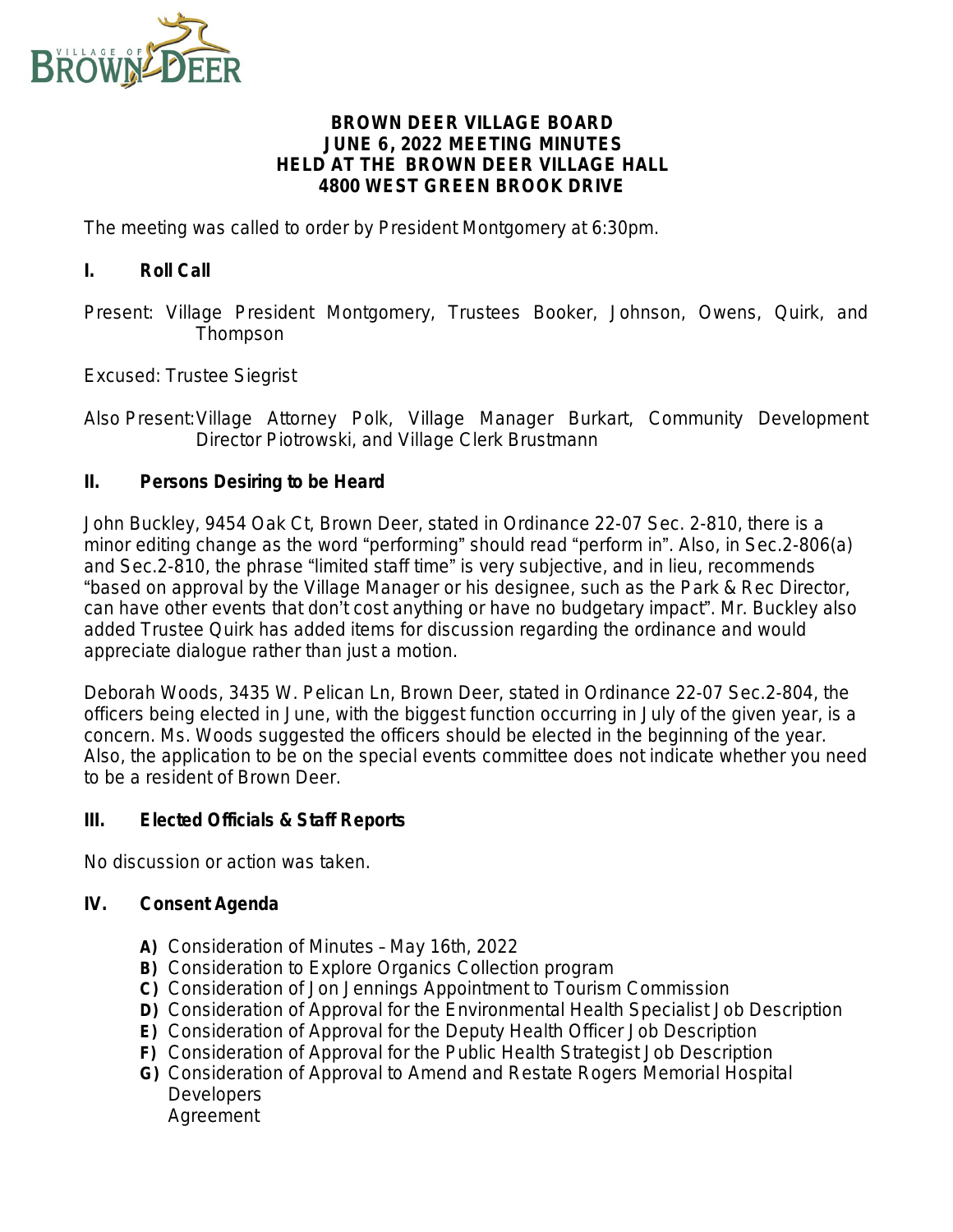*It was moved by Trustee Quirk and seconded by Trustee Thompson to approve the consent agenda with the amendment to include the dollar amounts of the funds raised by the GFWC Brown Deer Junior Woman*'*s Club in the May 16th, 2022 minutes. The motion carried unanimously.*

# **V. New Business**

# **A) Consider Approval of Ordinance #22-03 to Amend Chapter 42 Parks and Recreation and to create Ten Mile Park and Community Square**

Community Development Director Piotrowski noted staff has made the requested edits to Ordinance #22-03. It was also noted that the hours of operation for Community Square were changed to 6:00am until 10:00pm.

*It was moved by Trustee Owens and seconded by Trustee Quirk to approve Ordinance #22-03 to Amend Chapter 42 Parks and Recreation and to create Ten Mile Park and Community Square. The motion carried unanimously.*

# **B) Consider Approval of Ordinance #22-07 Amending Special Events Committee**

Village Manager Burkart stated Ordinance #22-07 has been amended from guidance provided at the May  $16<sup>th</sup>$  meeting. The two changes amended are specifying that the committee needs to include in their annual report a list of events they plan on completing the next 12 months so the Village Board can pre-approve this list, and to provide the committee the flexibility to put on an event not approved by the Village Board as long as the event requires no fundraising, no expenses, and limited staff time to assist with the coordination. Staff had recommended electing a chair and vice chair in June, however, the language will remain to read in November. Also included, should the chairperson resign, the vice chair person shall preside, and should he or she resign, a special election would be held to elect a new chairperson.

Additional amendments proposed by Trustee Quirk included adding a residency requirement for all confirmed members, extending the appointed Village Trustee to a two-year term for the committee, and clarifying that all advertising performed by the committee shall be approved by the Village Manager or his/her designee (i.e. Parks and Recreation Director). These amendments will be included in discussion at the next Village Board meeting when all Village committees will be discussed.

*It was moved by Trustee Quirk and seconded by Trustee Thompson to defer this item to the June 20th, 2022 Village Board meeting. The motion carried unanimously.*

## **C) Consider Approval of Comprehensive Plan Update Service Agreement with AECOM Technical Services, Inc**

Community Development Director Piotrowski stated AECOM had proposed to provide professional planning consultant services to assist the Village in updating its comprehensive plan. The last comprehensive plan was adopted in 2009 and state statute requires an update every 10 years. Proposals were submitted, two finalists were interviewed, and AECOM was chosen for their familiarity with the Village (completed the first plan), firm experience, and price.